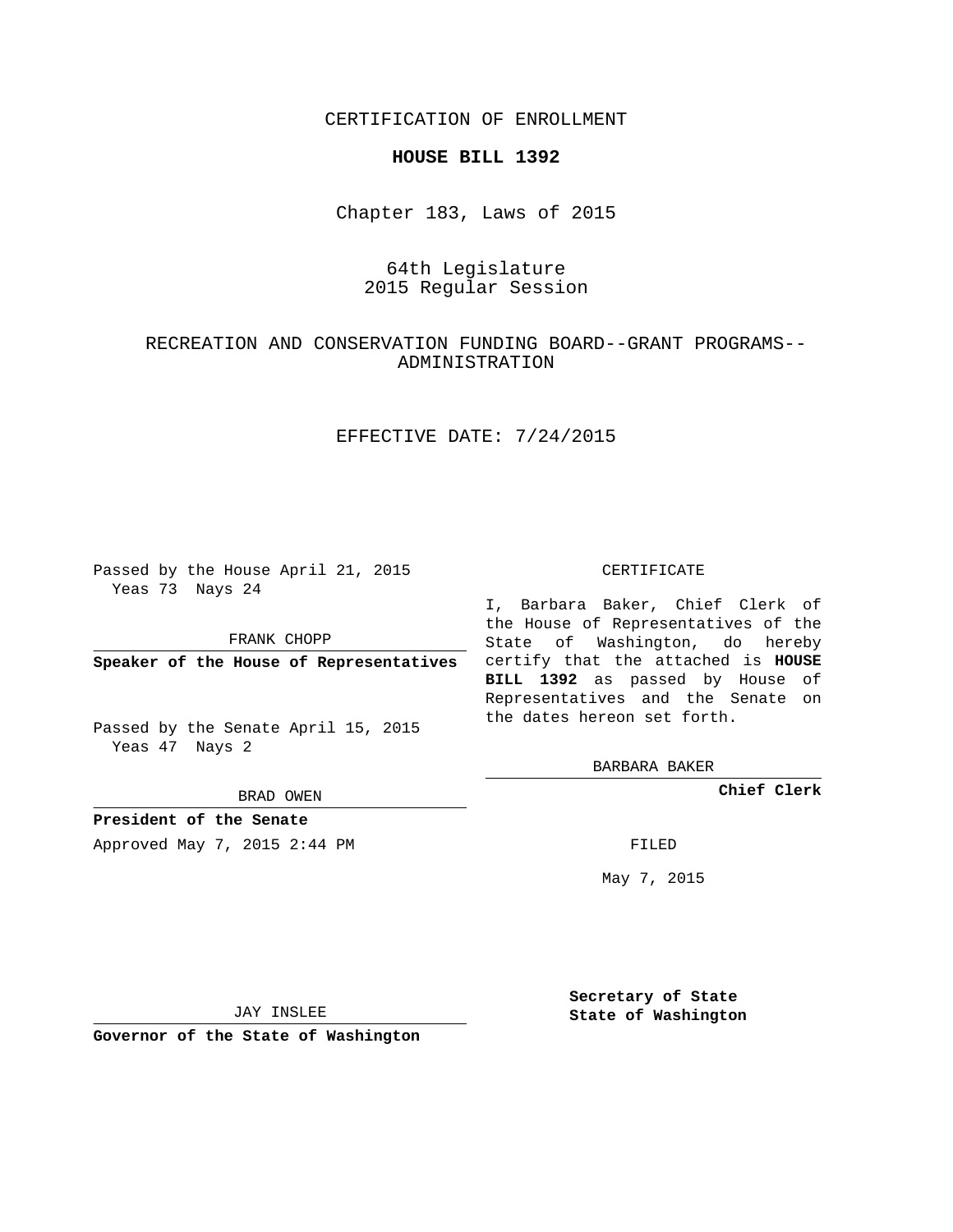### **HOUSE BILL 1392**

## AS AMENDED BY THE SENATE

Passed Legislature - 2015 Regular Session

# **State of Washington 64th Legislature 2015 Regular Session**

**By** Representatives Stanford, Tharinger, Dunshee, and McBride; by request of Recreation and Conservation Office

Read first time 01/20/15. Referred to Committee on Capital Budget.

 AN ACT Relating to the administrative rate the recreation and conservation funding board may retain to administer the grant programs established in chapter 79A.15 RCW; and amending RCW 79A.15.030.4

5 BE IT ENACTED BY THE LEGISLATURE OF THE STATE OF WASHINGTON:

6 **Sec. 1.** RCW 79A.15.030 and 2009 c 341 s 2 are each amended to 7 read as follows:

8 (1) Moneys appropriated for this chapter shall be divided as 9 follows:

10 (a) Appropriations for a biennium of forty million dollars or 11 less must be allocated equally between the habitat conservation 12 account and the outdoor recreation account.

 (b) If appropriations for a biennium total more than forty million dollars, the money must be allocated as follows: (i) Twenty million dollars to the habitat conservation account and twenty million dollars to the outdoor recreation account; (ii) any amount over forty million dollars up to fifty million dollars shall be allocated as follows: (A) Ten percent to the habitat conservation account; (B) ten percent to the outdoor recreation account; (C) forty percent to the riparian protection account; and (D) forty percent to 21 the farmlands preservation account; and (iii) any amounts over fifty

p. 1 HB 1392.SL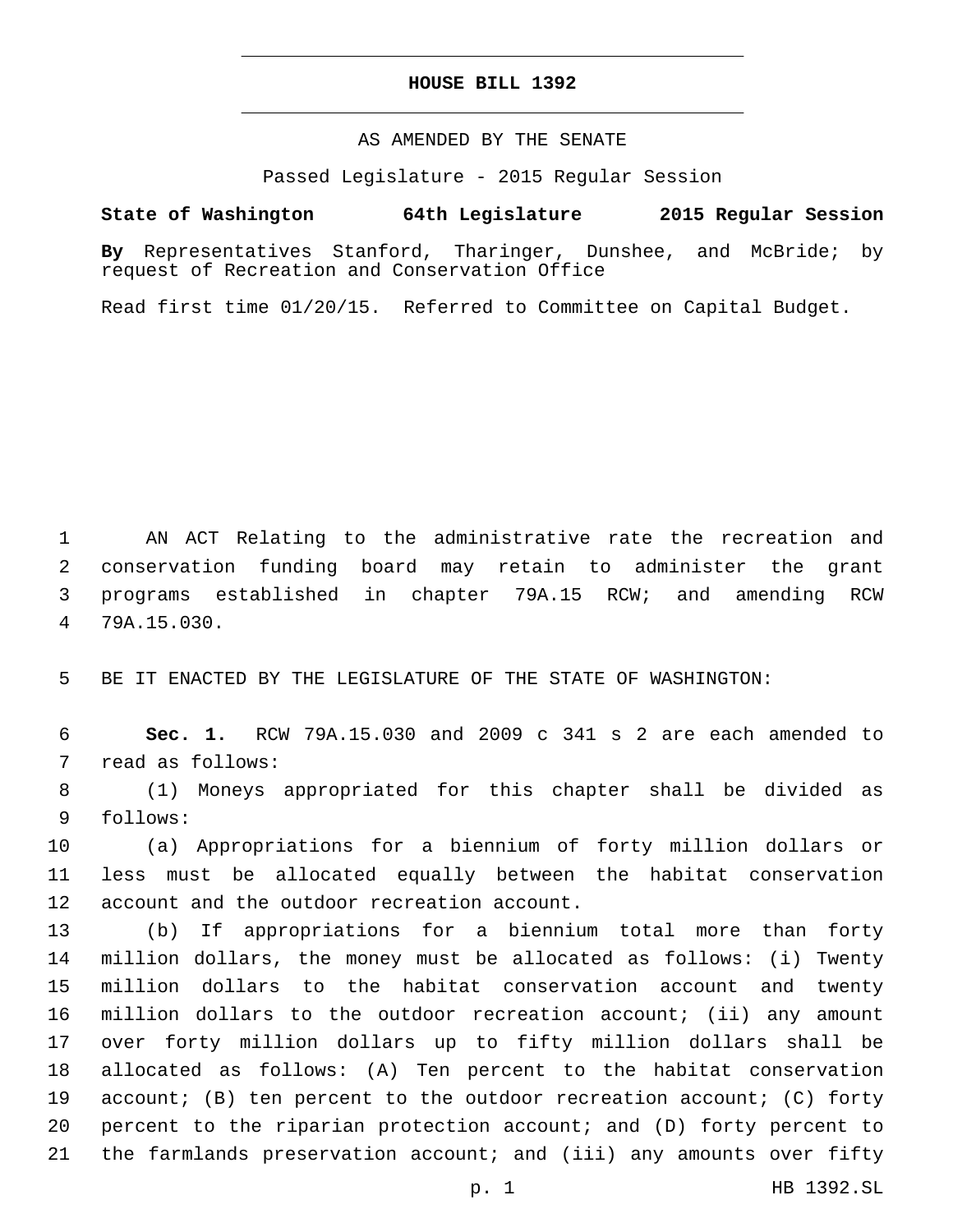million dollars must be allocated as follows: (A) Thirty percent to the habitat conservation account; (B) thirty percent to the outdoor recreation account; (C) thirty percent to the riparian protection 4 account; and (D) ten percent to the farmlands preservation account.

 (2) Except as otherwise provided in chapter 303, Laws of 2005, moneys deposited in these accounts shall be invested as authorized for other state funds, and any earnings on them shall be credited to 8 the respective account.

 (3) All moneys deposited in the habitat conservation, outdoor recreation, riparian protection, and farmlands preservation accounts shall be allocated as provided under RCW 79A.15.040, 79A.15.050, 79A.15.120, and 79A.15.130 as grants to state or local agencies or nonprofit nature conservancy organizations or associations for acquisition, development, and renovation within the jurisdiction of those agencies, subject to legislative appropriation. The board may use or permit the use of any funds appropriated for this chapter as matching funds where federal, local, or other funds are made available for projects within the purposes of this chapter. Moneys appropriated to these accounts that are not obligated to a specific project may be used to fund projects from lists of alternate projects from the same account in biennia succeeding the biennium in which the 22 moneys were originally appropriated.

 (4) Projects receiving grants under this chapter that are developed or otherwise accessible for public recreational uses shall 25 be available to the public.

 (5) The board may make grants to an eligible project from the habitat conservation, outdoor recreation, riparian protection, and farmlands preservation accounts and any one or more of the applicable categories under such accounts described in RCW 79A.15.040, 79A.15.050, 79A.15.120, and 79A.15.130.30

 (6) The board may accept private donations to the habitat conservation account, the outdoor recreation account, the riparian protection account, and the farmlands preservation account for the 34 purposes specified in this chapter.

 $(7)$  The board may ((apply up to three percent)) retain a portion of the funds appropriated for this chapter for its office for the administration of the programs and purposes specified in this chapter. The portion of the funds retained for administration may not exceed: (a) The actual administration costs averaged over the previous five biennia as a percentage of the legislature's new